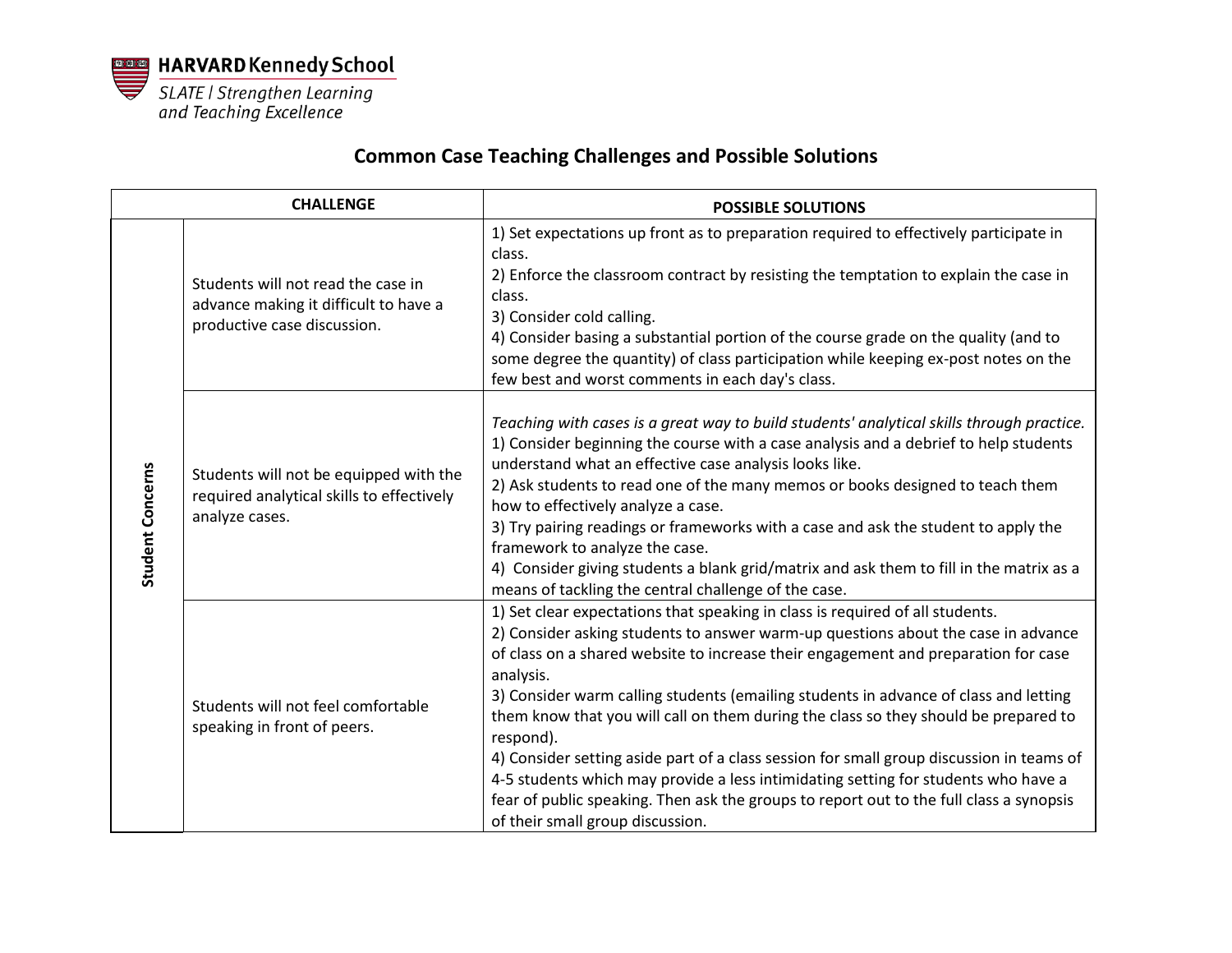

HARVARD Kennedy School **SLATE | Strengthen Learning<br>and Teaching Excellence** 

| Students prefer to learn from the<br>professor, not peers. | 1) Remind students that the ability to think independently, analyze evidence,<br>form and articulate theories, and work in groups are critical 21st century<br>professional skills. There will be few settings in students' professional lives<br>where they can expect to receive all the answers from an enlightened<br>authoritative source.<br>2) Be explicit with your students that your aim is to support them in |
|------------------------------------------------------------|--------------------------------------------------------------------------------------------------------------------------------------------------------------------------------------------------------------------------------------------------------------------------------------------------------------------------------------------------------------------------------------------------------------------------|
|                                                            | constructing their own knowledge. Research shows that learners retain<br>information much longer if they actively participate in discussion and debate<br>and are directly involved in forming and reforming their own analysis. Case<br>method teaching is all about learning by doing.                                                                                                                                 |

|                      | <b>CHALLENGE</b>                                                                                                            | <b>POSSIBLE SOLUTIONS</b>                                                                                                                                                                                                                                                                                                                                                                                                                                                                                                                                                                                                                                                                                                                                                                                                                                                                                                                                                                    |
|----------------------|-----------------------------------------------------------------------------------------------------------------------------|----------------------------------------------------------------------------------------------------------------------------------------------------------------------------------------------------------------------------------------------------------------------------------------------------------------------------------------------------------------------------------------------------------------------------------------------------------------------------------------------------------------------------------------------------------------------------------------------------------------------------------------------------------------------------------------------------------------------------------------------------------------------------------------------------------------------------------------------------------------------------------------------------------------------------------------------------------------------------------------------|
| Course Design Issues | I have too much material to cover in my<br>course: I don't have space for cases.                                            | 1) Keep in mind that your students are often taking multiple courses at once and they<br>may also be juggling work and family commitments. Because we face information<br>overload, much of the information we're exposed to is committed to short-term<br>memory and then lost. By framing authentic exercises that look a lot like students'<br>past and or future professional experiences, cases can increase student motivation<br>and engagement. Once we have their attention, cases challenge students to actively<br>curate information, formulate and defend decisions, and engage in reflective<br>discourse to assess the impacts of their own choices.<br>2) While case method is not appropriate for every type of course and many fields<br>require a baseline knowledge of the domain, cases can effectively be paired with<br>other approaches to teaching to help students apply concepts, retain information,<br>and internalize their own evolving skills and knowledge. |
|                      | Cases are idiosyncratic; how can I teach<br>the fundamentals of a subject by<br>looking at many specific<br>examples/cases? | If framed appropriately and taught skillfully, cases are a highly effective means of<br>helping students internalize deep lessons that are generalizable well beyond the case.<br>1) At the end of a case discussion, it is important to wrap up the class session by<br>explicitly stating the core lesson, approach, or framework you intended to convey in<br>the class session. It is helpful to explicitly underscore the fact that the learning<br>goal/strategy applies well beyond the case.<br>2) You might consider having students apply a certain strategy or framework across<br>several cases which will further underscore the fact that the core lessons are broadly                                                                                                                                                                                                                                                                                                         |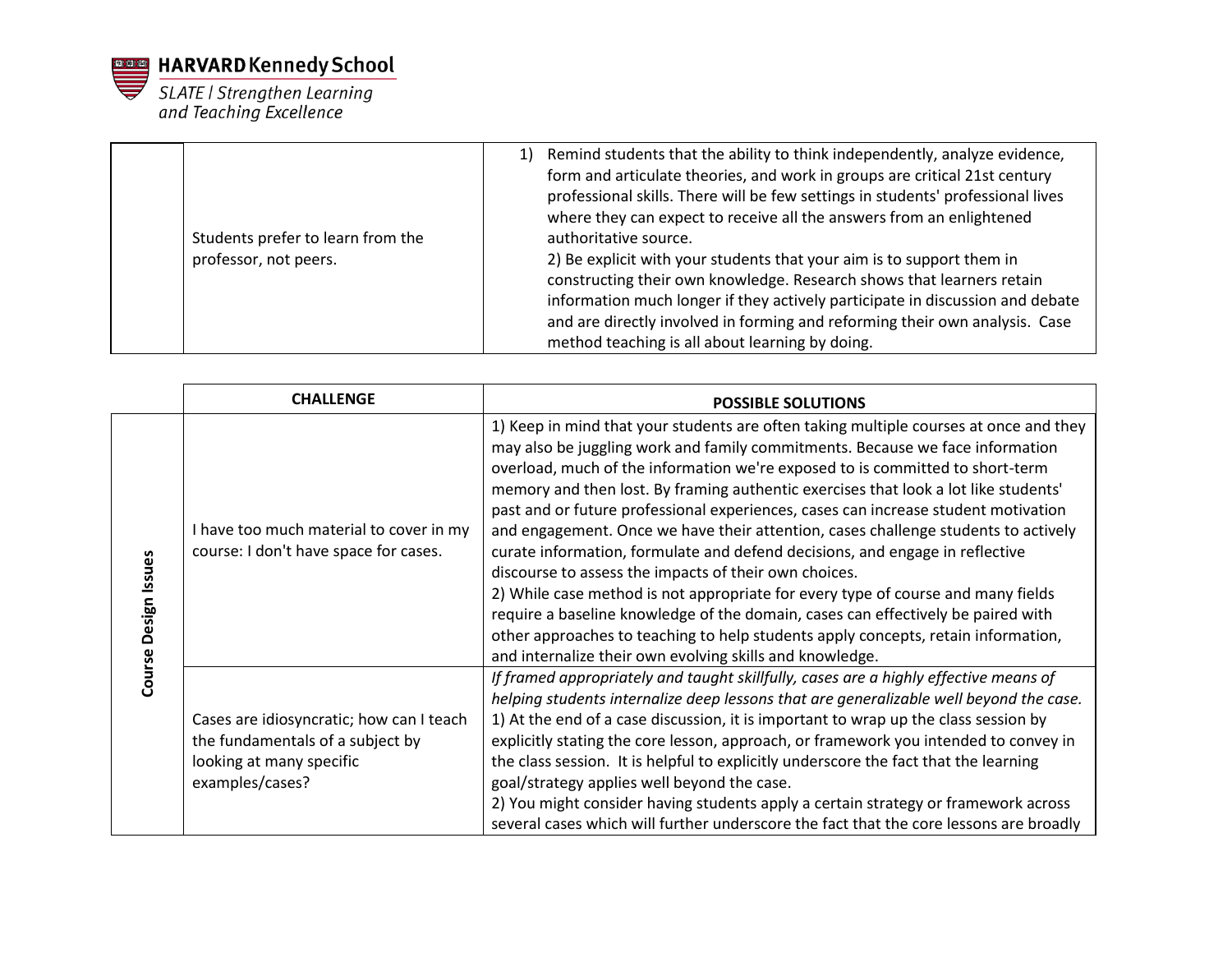

HARVARD Kennedy School **SLATE | Strengthen Learning<br>and Teaching Excellence** 

|                                                                                                | generalizable.                                                                                                                                                                                                                                                                                                                                                                                                                                                                                                                                                                                                                                                                                                                                                                                                                                                                                                                                       |
|------------------------------------------------------------------------------------------------|------------------------------------------------------------------------------------------------------------------------------------------------------------------------------------------------------------------------------------------------------------------------------------------------------------------------------------------------------------------------------------------------------------------------------------------------------------------------------------------------------------------------------------------------------------------------------------------------------------------------------------------------------------------------------------------------------------------------------------------------------------------------------------------------------------------------------------------------------------------------------------------------------------------------------------------------------|
| How will I assign individual grades when<br>case discussion is inherently a group<br>exercise? | 1) Set student expectations that class participation is required of all students and will<br>be evaluated based on the quality (and to a lesser degree the quantity) of their<br>contribution to the class discussion. Ideally, students should shoot for a high-quality<br>to quantity ratio. The goal is to advance the discussion, not hog airtime.<br>2) Actively track class participation - who spoke and what was the general quality of<br>the contribution (high, medium, low). A simple approach might be for the instructor<br>at the end of each class to briefly note the handful of most insightful comments<br>made as well as the few comments that delivered little if any value.<br>3) Bravery counts. Students who are willing to provide perspectives that contrast<br>with the majority in the room can be valuable contributors to the group's<br>understanding and this should be reflected in the class participation grade. |
| I can't find cases that address the topics<br>I want to cover.                                 | 1) There are more than a dozen case producers of various sizes. Harvard Business<br>Publishing and The Case Centre serve as clearinghouses for many small case<br>producers. Their holdings are tagged by topic area and learning goal. The Harvard<br>Kennedy School (www.case.hks.harvard.edu) is home to the largest collection of<br>teaching cases on public and nonprofit management, many which come with<br>teaching plans and or associated short videos.<br>2) If, after searching existing case repositories, you are still unable to find cases that<br>serve your unique teaching needs, you may want to consider developing your own<br>cases and associated teaching plans.                                                                                                                                                                                                                                                           |

|                     | <b>CHALLENGE</b>                                                                                                                               | <b>POSSIBLE SOLUTIONS</b>                                                                                                                                                                                                                                                                                                                                                                                                                                                                                                                                                                                          |
|---------------------|------------------------------------------------------------------------------------------------------------------------------------------------|--------------------------------------------------------------------------------------------------------------------------------------------------------------------------------------------------------------------------------------------------------------------------------------------------------------------------------------------------------------------------------------------------------------------------------------------------------------------------------------------------------------------------------------------------------------------------------------------------------------------|
| nges<br>ဗူ<br>Teacl | Managing a case discussion requires<br>more upfront work on my part because I<br>need to be prepared for anything<br>students may throw at me. | Planning an effective case discussion does indeed require upfront investment yet it<br>can pay off in terms of student engagement learning and lasting retention.<br>1) Shifting your teaching approach from content delivery to questioning, listening,<br>and responding can take a little practice.<br>2) Many existing cases come with written teaching plans to aid instructors in devising<br>a game-plan for class discussion.<br>3) Once you have taught a given case 2-3 times in the context of your particular<br>student body, you will find that you have a good sense of how the teaching plan plays |